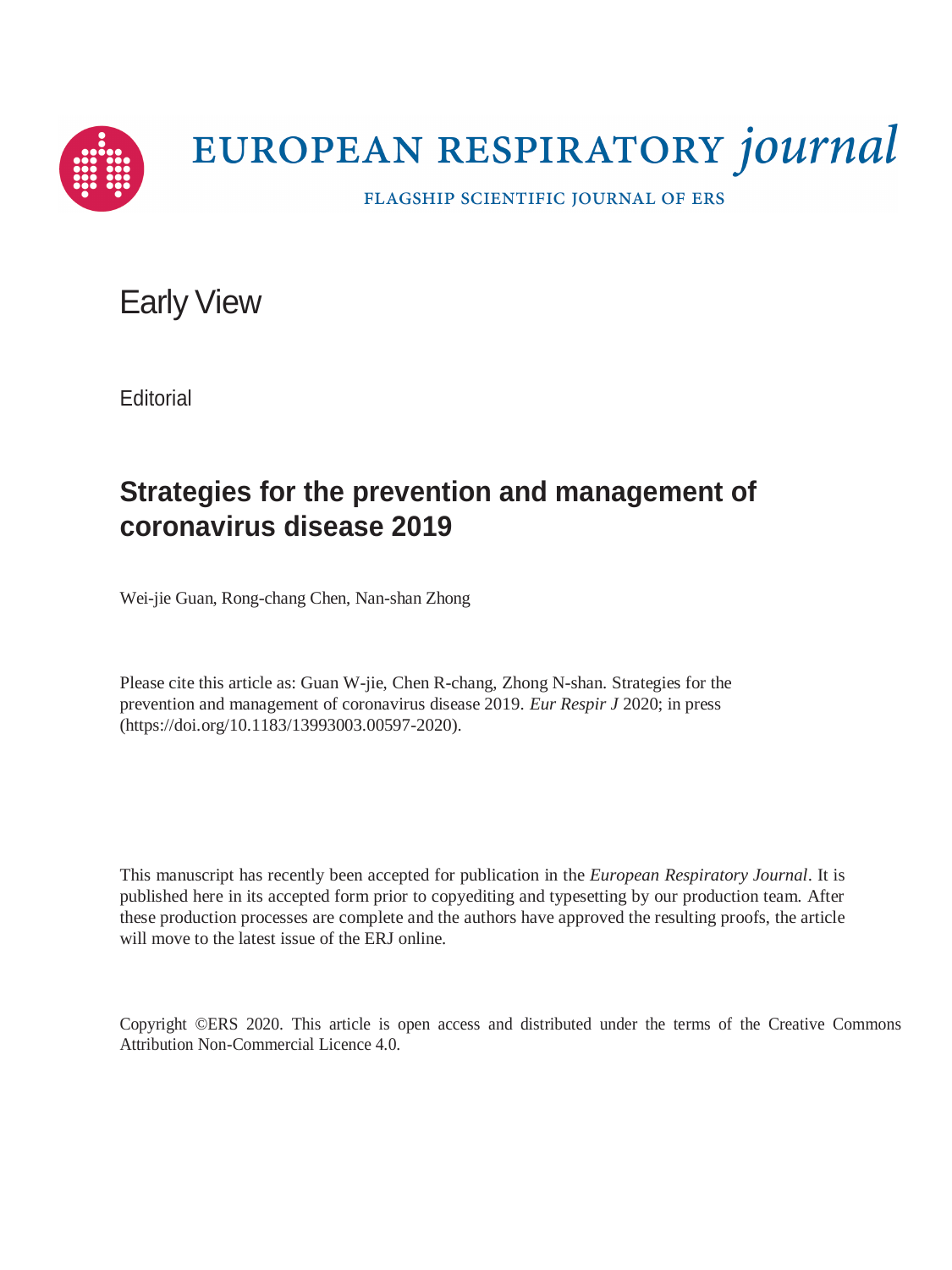### **Editorial**

#### **Strategies for the prevention and management of coronavirus disease 2019**

Wei-jie Guan 1, Ph.D., Rong-chang Chen 2, M.D., Nan-shan Zhong 1, M.D.

- 1. State Key Laboratory of Respiratory Disease, National Clinical Research Center for Respiratory Disease, Guangzhou Institute of Respiratory Health, The First Affiliated Hospital of Guangzhou Medical University, Guangzhou Medical University, Guangzhou, China
- 2. Pulmonary and critical care department, Shenzhen Institute of Respiratory Diseases, First Affiliated Hospital of South University of Science and Technology of China (Shenzhen People's Hospital), Shenzhen, Guangdong, China

**Corresponding author**: Nan-Shan Zhong. State Key Laboratory of Respiratory Disease, National Clinical Research Center for Respiratory Disease, Guangzhou Institute of Respiratory Health, The First Affiliated Hospital of Guangzhou Medical University, 151 Yanjiang Road, Guangzhou, Guangdong, China. Tel.: +86-20-83062729; Fax: +86-20- 83062729; E-mail: [nanshan@vip.163.com](mailto:nanshan@vip.163.com)

#### **Prof. Wei-jie Guan and Rong-chang Chen contributed equally to the article.**

**Key words:** Transmission; control; prevention; therapy; laboratory testing

**Main text**: 1507 words

**Funding**: Supported by National Health Commission, National Natural Science Foundation, Department of Science and Technology of Guangdong Province.

**Author's contribution:** W. J. G., R. C. C. and N. S. Z. drafted the manuscript; all authors provided critical review of the manuscript and approved the final draft for publication.

**Conflict of interest:** None declared.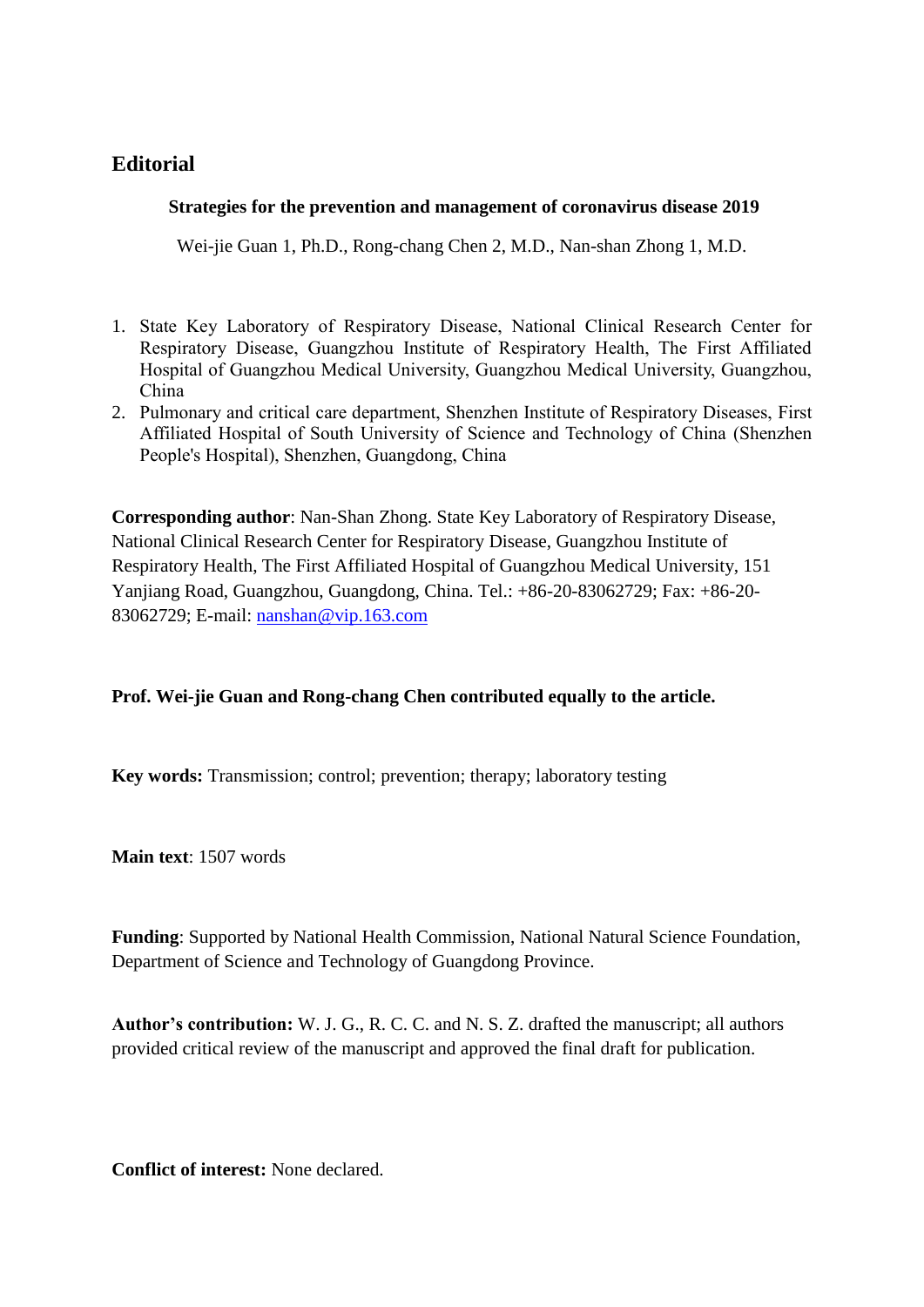**Running head:** Strategies for fighting with Covid-19

**Take-home message**: Early protection, early identification, early diagnosis, and early isolation are crucial to combat with Covid-19 outbreaks

Since the outbreak in Wuhan city in December 2019, there has been a surge of newly diagnosed cases with coronavirus disease 2019 (Covid-19) globally [1-4]. The total number has reached to 101,927 laboratory-confirmed cases as of March  $8<sup>th</sup>$ , 2020 [5]. An increasing number of countries have issued the alert of the highest level.

Covid-19 is caused by infection with severe acute coronavirus 2 (SARS-CoV-2) [1]. Healthcare professionals have been confronted with several pressing challenges since the onset of outbreak. In the initial stages, most cases had direct contact with wildlife and humanto-human transmission had not yet been demonstrated. Not all hospitals had been equipped with sufficiently protective resources. Subsequently, the number of cases who had recent contact with people from Wuhan rapidly increased. Several clusters of infected individuals have been documented in cities such as Wuhan and Hong Kong [1,6,7], providing the initial evidence of human-to-human transmission. The rapid transmission (median Ro  $\approx$ 3.0) could have resulted from the diverse routes of transmission, the virulence and the susceptibility of the population. An exemplar is the recent outbreak of cases  $(>1,000)$  out of 3,711 passengers) from the Diamond Princess Cruise [8]. Early detection and isolation of cases have been the bedrock for curbing the rapid spread of communicable diseases. Caution should be, however, exercised to promptly identify asymptomatic viral carriers [9]. Additionally, other routes of transmission of SARS-CoV-2 (i.e. fomite transmission) might have predisposed to the rapid spread globally. SARS-CoV-2 has been detected in the gastric mucosa, stool, urine and saliva [10-12]. A press conference was immediately held to disclose the detection and isolation of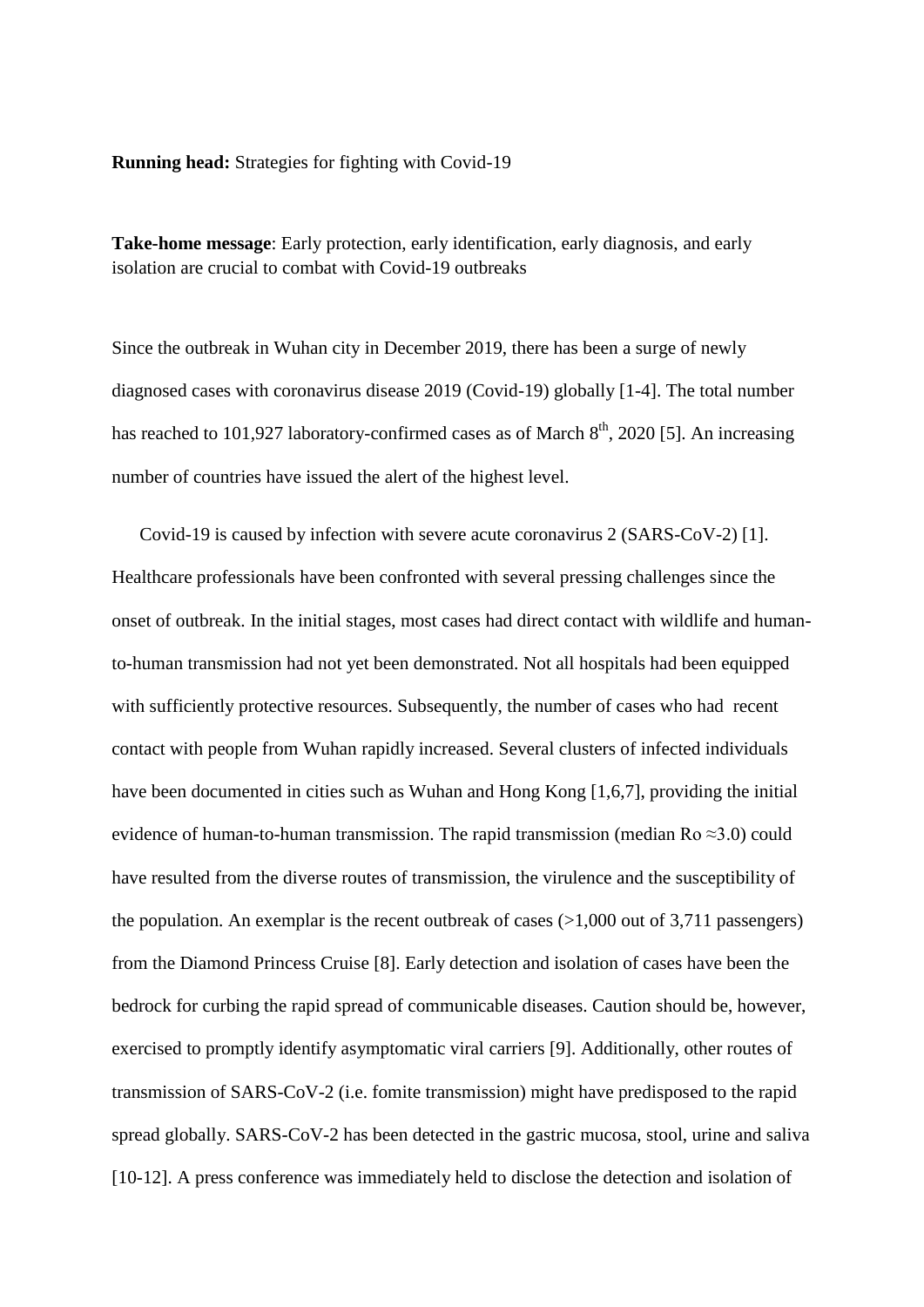the live virus from stool specimens to the general public [13]. Improved personal protection and hygiene management at community levels were then officially endorsed to protect the population from infections.

Meanwhile, the medical staff in most hospitals of Hubei province (particularly Wuhan city) suffered from burnout due to the overwhelming workload and the lack of personal protective equipment. This was aggravated by the shortage of medical resources (i.e., oxygen supply, ventilators), and therefore mechanical ventilation could not be timely initiated in all patients who had hypoxemia. Another pressing need was to promptly discriminate patients with Covid-19 from other febrile diseases. Based on the panel of experts of respiratory medicine, microbiology and infectious diseases, and the Chinese Center for Disease Prevention and Control (CDC), the Chinese government promptly informed the public not to travel to Wuhan city, and mandated that the number of cases be reported by all local governments in real-time. The lockdown of Wuhan and several other cities in China has been shown to effectively prevent largescale transmission of cases to other regions. Security checks with body temperature assessment became mandatory for the entry to communities and various public facilities. Mobile cabin hospitals have been constructed within 10 days, and more than 60,000 medical staff and resources have been dispatched to Hubei province (particularly Wuhan city), empowering the local hospitals to aggregate and manage the cases. The interagency mechanism that integrates early protection, early identification, early diagnosis, and early isolation has effectively curbed the rapidly growing outbreak.

Development of new technologies are urgently needed for the diagnosis of Covid-19. Most laboratory testing has been based on viral nucleic acids assay. However, conventional laboratory testing techniques have been limited by the low diagnostic performance and the long waiting time. In light that quality control is vital to the confirmation of diagnosis, provision of the reverse transcription polymerase chain reaction assay kits have been made to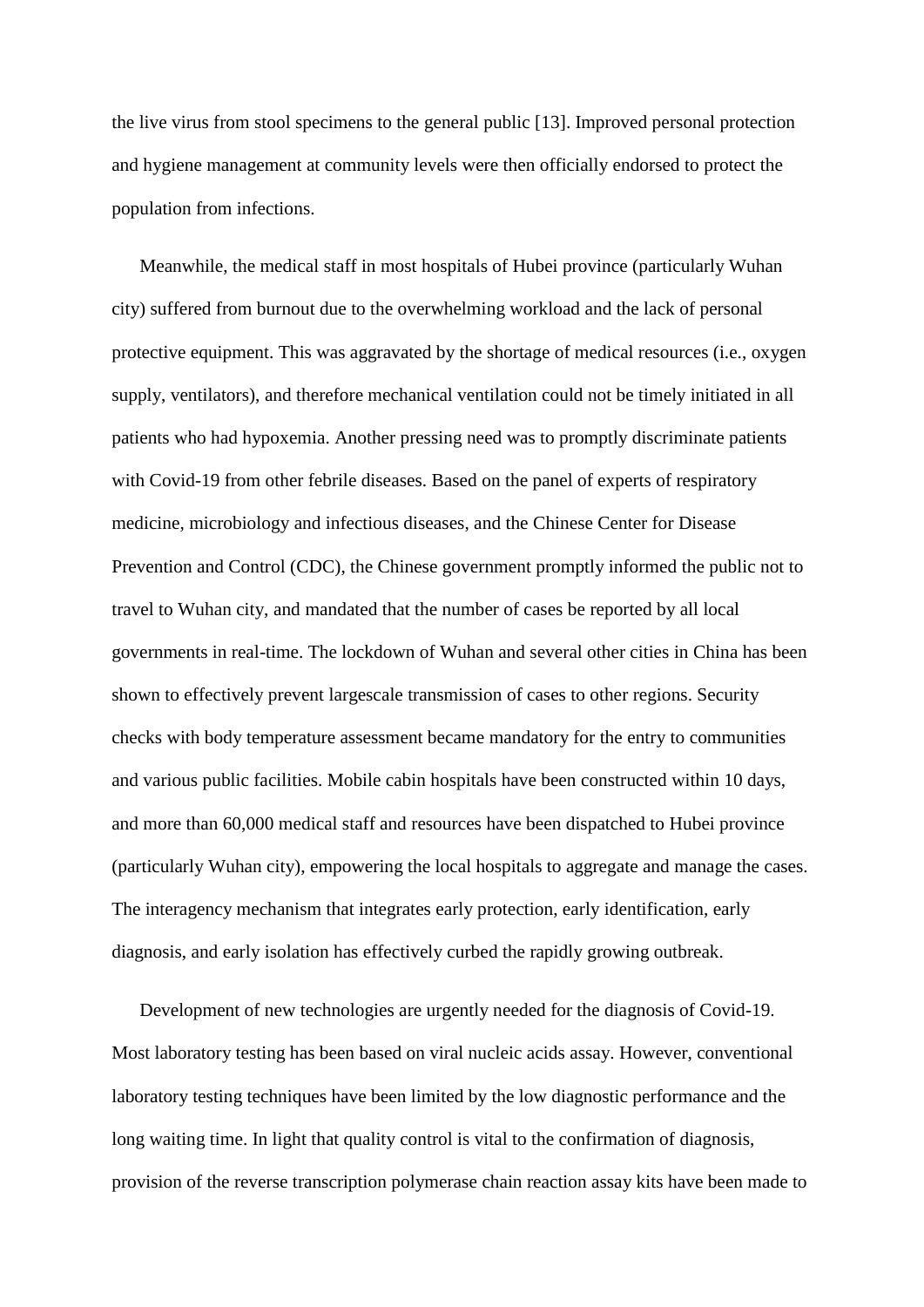the provincial hospitals since January  $23<sup>rd</sup>$ , 2020. Hospital staff have been trained for the techniques to obtain nasopharyngeal swabs with sufficient quality. Hence, samples for confirmatory testing would no longer be mandatory to be submitted to the CDC, which helped to substantially reduce the waiting time. To better empower laboratory testing, the chip-based isothermal amplification analyzer which could simultaneously detect 16 respiratory viruses (including SARS-CoV-2) within 45 minutes has been developed [14]. The rapid immunoglobin M assay kit for detecting SARS-CoV-2 with only a drop of blood  $(\sim 10$ μl) has also been developed, with the results being available within only 15 minutes and online analysis with the smartphone [15]. These novel laboratory testing techniques would greatly facilitate the clinical diagnosis of Covid-19 with greater precision and results accessibility and shortened duration.

At the start of the outbreak there was little knowledge of the origins, clinical presentation or outcomes of Covid-19. Currently, more than 100 articles from China have been published within three months. The initial reports have revealed the possible origins and the tissue tropism of SARS-CoV-2 [16,17], the clinical characteristics of patients admitted in Wuhan city [1,2,18-20], the transmission dynamics of outbreak [7] and the modeling of outbreak [21]. These have been valuable to inform the public the potential of human-to-human transmission. Subsequent reports have documented the clinical characteristics of patients from a nationwide cohort [12], among the critically ill patients [22] and among those managed outside Wuhan city [23-26], the dynamic changes in the radiologic manifestations [27], and the susceptibility of infants [28] and pregnant women [29]. Thanks to these publications, it becomes clear that nearly half of patients with Covid-19 could be afebrile, that an absence of radiologic abnormality could be found among symptomatic individuals on hospital admission, that lymphopenia, high lactate dehydrogenase and direct bilirubin were prominent laboratory abnormalities, and that vertical transmission was unlikely.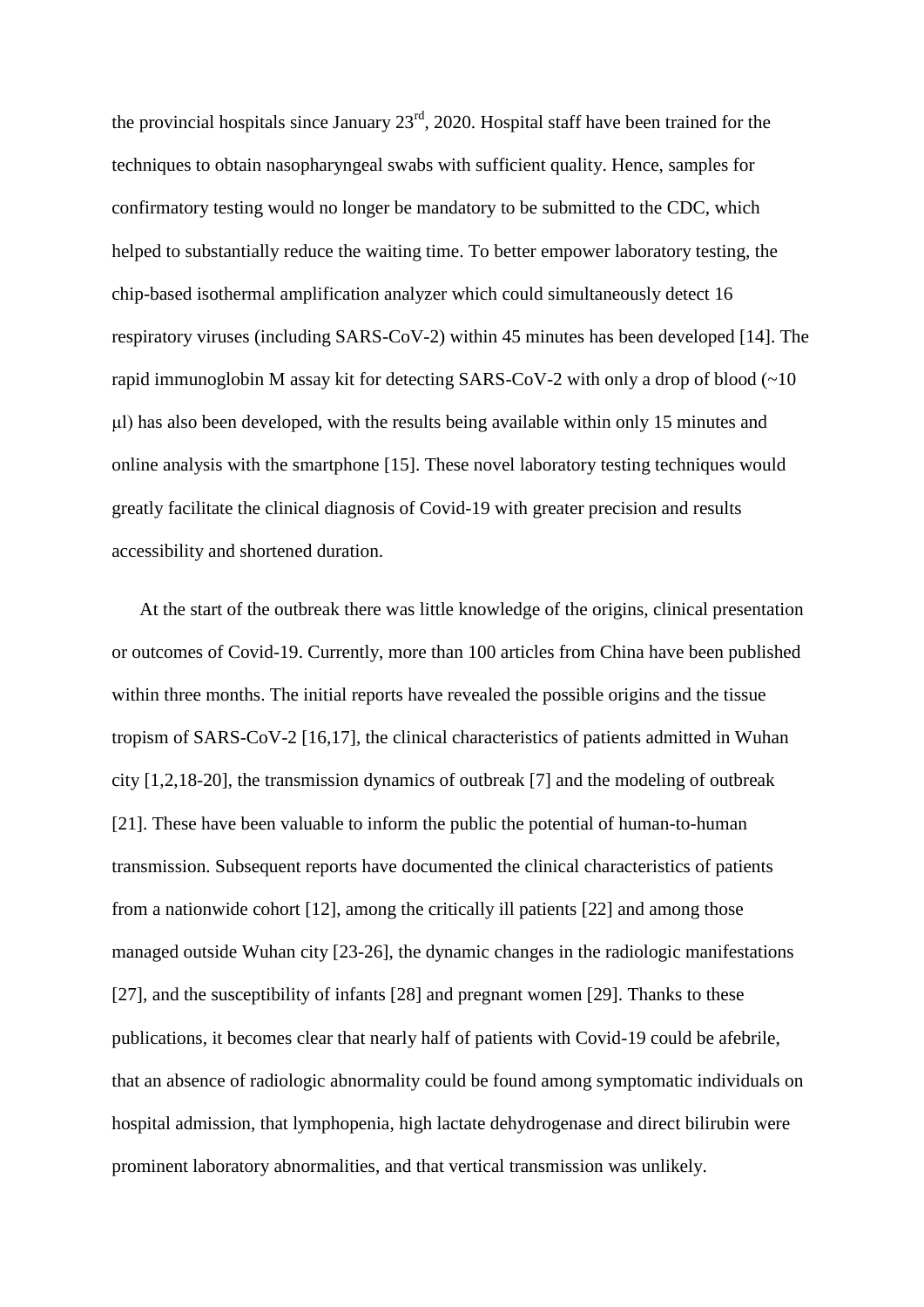Unfortunately, no targeted therapy existed for SARS-CoV-2 infections. Past experience of SARS and MERS has been used to guide clinical practice. Supportive therapies (i.e. oxygen supplementation, antibiotics) have been implemented with modest outcomes. Although several antiviral medications (i.e., remdesivir, chloroquine, loparinir/ritonavir) have been adopted for compassionate therapy without clear evidence of benefit, and a randomized controlled trial with remdesivir has been initiated (NCT04252664), no results of randomized controlled trials are available. Given the rapid spreading of new cases, it was challenging to organize well-designed clinical trials within such a short time. Hitherto, more than 150 clinical trials have been initiated in China and the government has established regulations to coordinate these trials. While chloroquine appeared to be superior to arbidol and loparinir/ritonavir in terms of shortening the duration to negative testing of viral RNA, a number of Traditional Chinese Medicines might be promising. The Lianhuaqingwen capsules and Liushen capsules have been shown to inhibit viral replication *in vitro* (Yang ZF, et al. Unpublished data). A pilot study with convalescent plasma from patients with Covid-19 has revealed promising therapeutic outcomes in terms of rapidly rendering viral RNA testing negative and improving oxygen saturation (Duan K, et al. Unpublished data). We have recently identified significant patient-ventilator asynchrony among the critically ill patients, with the underlying causes being unclear. Airway morphologic evaluation with optical coherence tomography (which could probe distal airways up to the  $9<sup>th</sup>$  generation of bronchi) did not reveal significant airway remodeling (including severe obstructions) (Zhong NS, et al. Unpublished data). Subsequent testing revealed markedly increased levels of mucin 1 and mucin 5AC in the sputum aspirated from the trachea. This was concordant with the pathologic findings from autopsy samples, indicating that apart from leucocyte and macrophage infiltration, microvascular infarction, interstitial fibrosis, the most defining characteristics of Covid-19 is mucus staggering in the bronchioles and alveoli [30]. Therapies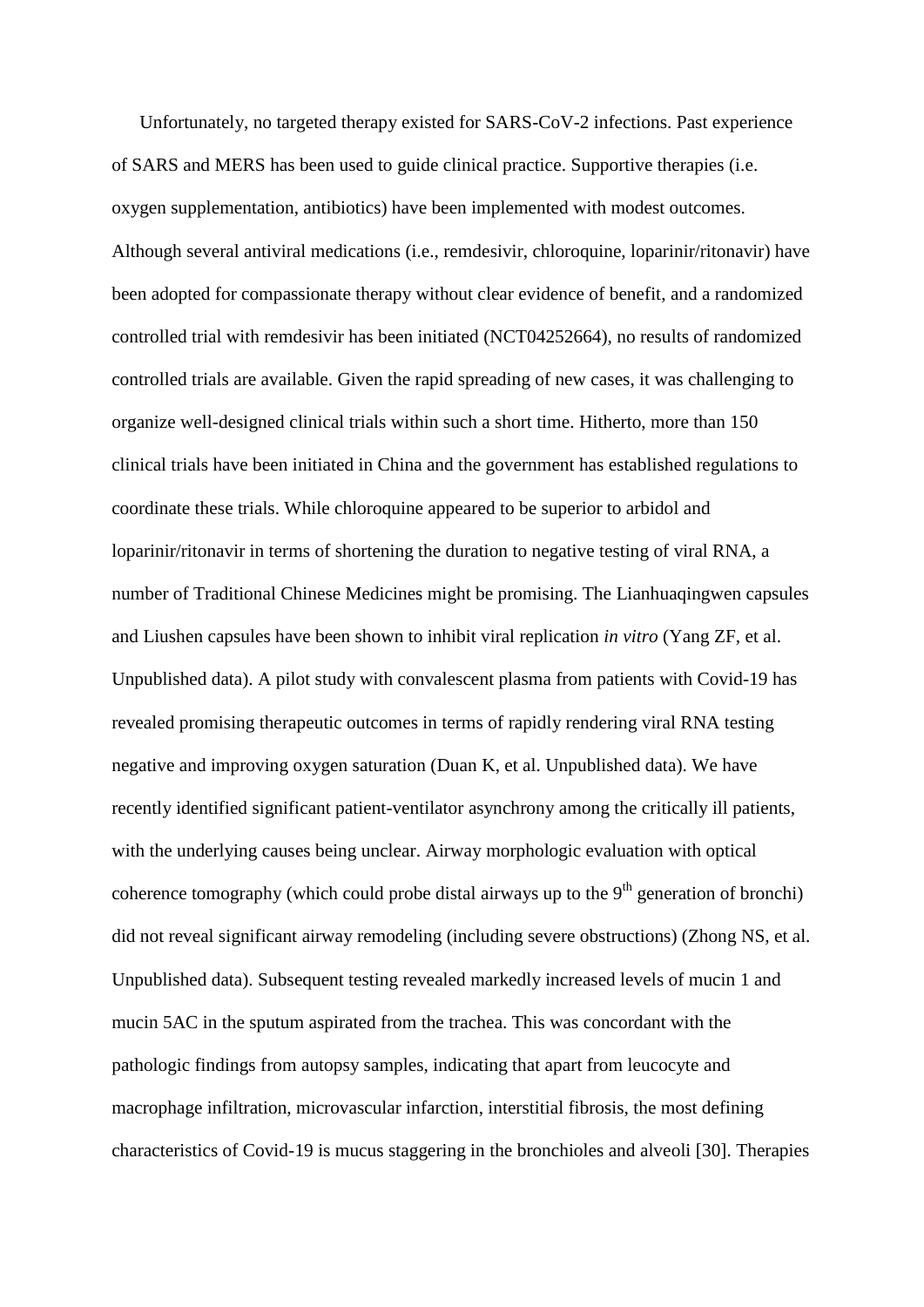that target at airway humidification and suppression of mucin secretion might help improve clinical outcomes. In light of the significantly decreased airway resistance and safety, inhalation of hydrogen and oxygen mixed gas which is generated through water electrolysis has been applied in clinical practice. Hydrogen/oxygen mixed gas inhalation resulted in a major amelioration of dyspnea in most patients with Covid-19 in a pilot investigation, and has therefore been endorsed by the latest *Recommendation for the Diagnosis and Management of Covid-19* document [31].

From the public health standpoint, disease control would benefit from the derivation of an accurate prediction model that, unlike previously published models, takes into account the impact of governmental interventions, the diversity of human-to-human transmission, and the massive domestic migration around the Spring Festival. Few models exist that could be adapted to the conditions within mainland China well. The latest modified susceptibleexposed-infectious-removed and artificial intelligence predictive model has successfully heralded the trend of changes according to the Chinese official daily announcement [32]. Importantly, the model accurately predicted the changes inside and outside Wuhan city and Hubei province. Therefore, newly developed prediction models of the Covid-19 outbreak need to be adapted to the local conditions.

Despite the rapidly accumulating knowledge, there remain many unanswered questions that await further investigations (**Panel 1**). These included the precise routes of transmission, the host tropisms, viral load dynamics, host defense responses, and the optimal therapeutic management for Covid-19. Recently, we have identified some patients with a relapse of positive viral RNA findings when discharged home. Although these patients were unlikely to have experienced a relapse of Covid-19 possibly because of the development of serologic antibodies, it remains to be determined whether they are sources of transmission or should be quarantined. As the outbreak is rapidly spreading globally, we hope that our experience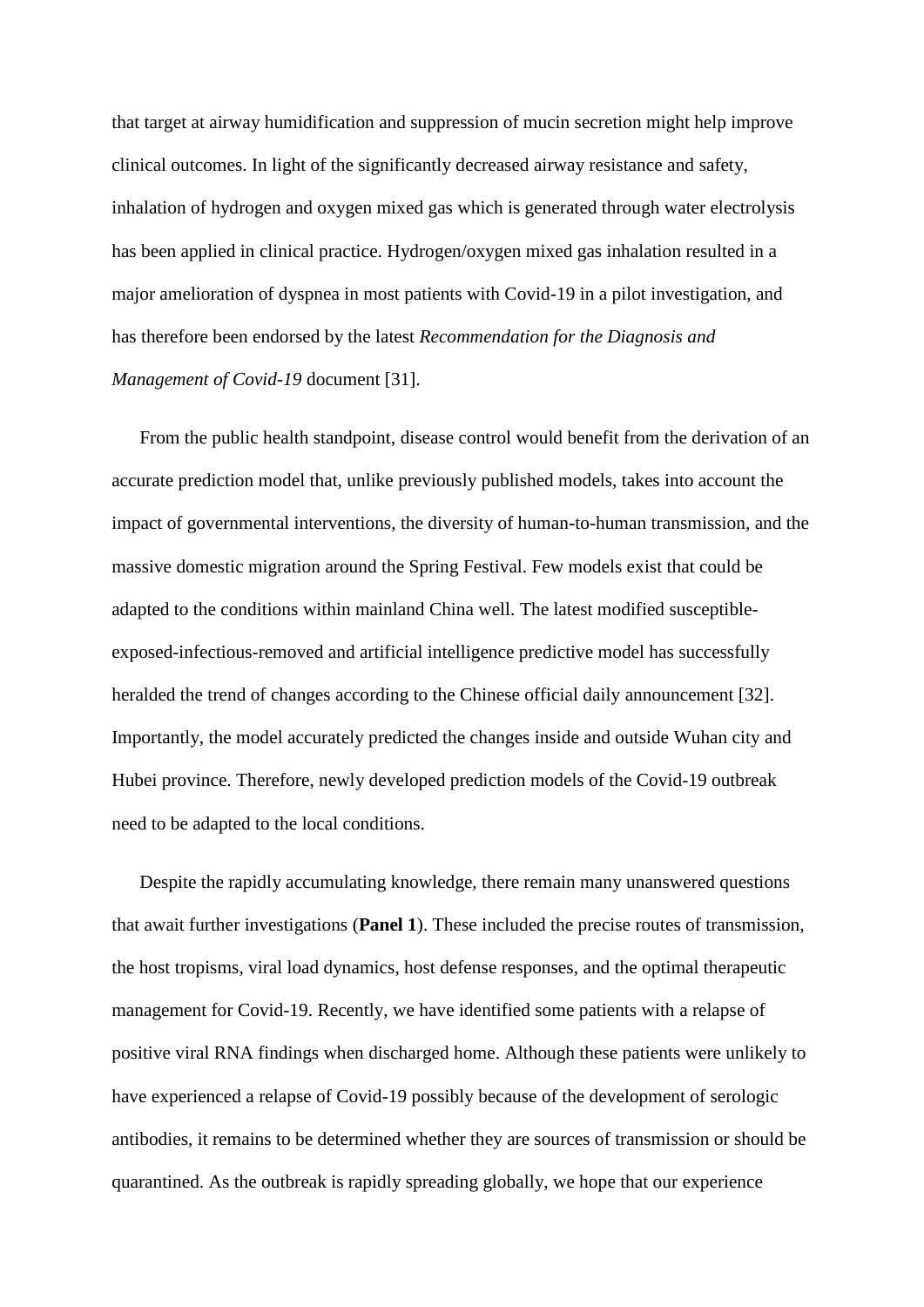would help inform medical staff and contribute to the effective control of outbreak

worldwide.

#### **Panel 1. Key unanswered questions of the Covid-19 outbreak**

 $\rightarrow$  Epidemiology

\*\* What is the optimal strategy for identifying contacts of infected individuals?

\*\* To which extent has the virus mutated during the global transmission?

\*\* What is the proportion of super-spreaders among the whole cohort of patients with Covid-19?

 $\rightarrow$  Virology and Clinical courses

\*\* Is there evidence of pre-symptomatic viral shedding?

\*\* What is the time point of viral shedding and what is the association with disease progression?

\*\* Are patients with a relapse of positive viral RNA findings contagious when discharged home?

\*\* What is the natural course of severe and non-severe cases?

- $\rightarrow$  Pathogenesis and prognosis
- \*\* What is the characteristic and mechanism of mucus hypersecretion in small airways?
- \*\* How does SARS-CoV-2 result in lymphopenia and inflammatory cytokine storm?
- \*\* What is the most valuable biomarker for predicting the clinical outcomes of Covid-19?
- \*\* Could artificial intelligence aid in the diagnosis and phenotyping Covid-19?
- $\rightarrow$  Treatment
- \*\* Will inhibitors of viral replication be effective in the clearance of Covid-19?
- \*\* What are the most cost-effective managements for Covid-19?
- \*\* When should be the optimal timing and duration for intubation?

\*\* Which medication(s) may be useful to suppress the inflammatory cytokine storm?

**Acknowledgment**: We thank Prof. W. Ian Lipkin (Mailman School of Public Health, Columbia University, USA) for his insightful suggestions.

#### **Reference**

- 1. Zhu N, Zhang D, Wang W, et al. A novel coronavirus from patients with pneumonia in China, 2019. *N Engl J Med*. 2020; doi: 10.1056/NEJMoa2001017
- 2. Huang C, Wang Y, Li X, et al. Clinical features of patients with 2019 novel coronavirus in Wuhan, China. *Lancet*. 2020; doi: 10.1016/S0140-6736(20)30183-5
- 3. Holshue ML, DeBolt C, Lindquist S, et al. First case of 2019 novel coronavirus in the United States. *N Engl J Med*. 2020; doi: 10.1056/NEJMoa2001191
- 4. Wang C, Horby PW, Hayden FG, Gao GF. A novel coronavirus outbreak of global health concern. *Lancet*. 2020; doi: 10.1016/S0140-6736(20)30183-5
- 5. World Health Organization. Novel Coronavirus (2019-nCoV) situation reports. <https://www.who.int/emergencies/diseases/novel-coronavirus-2019/situation-reports/>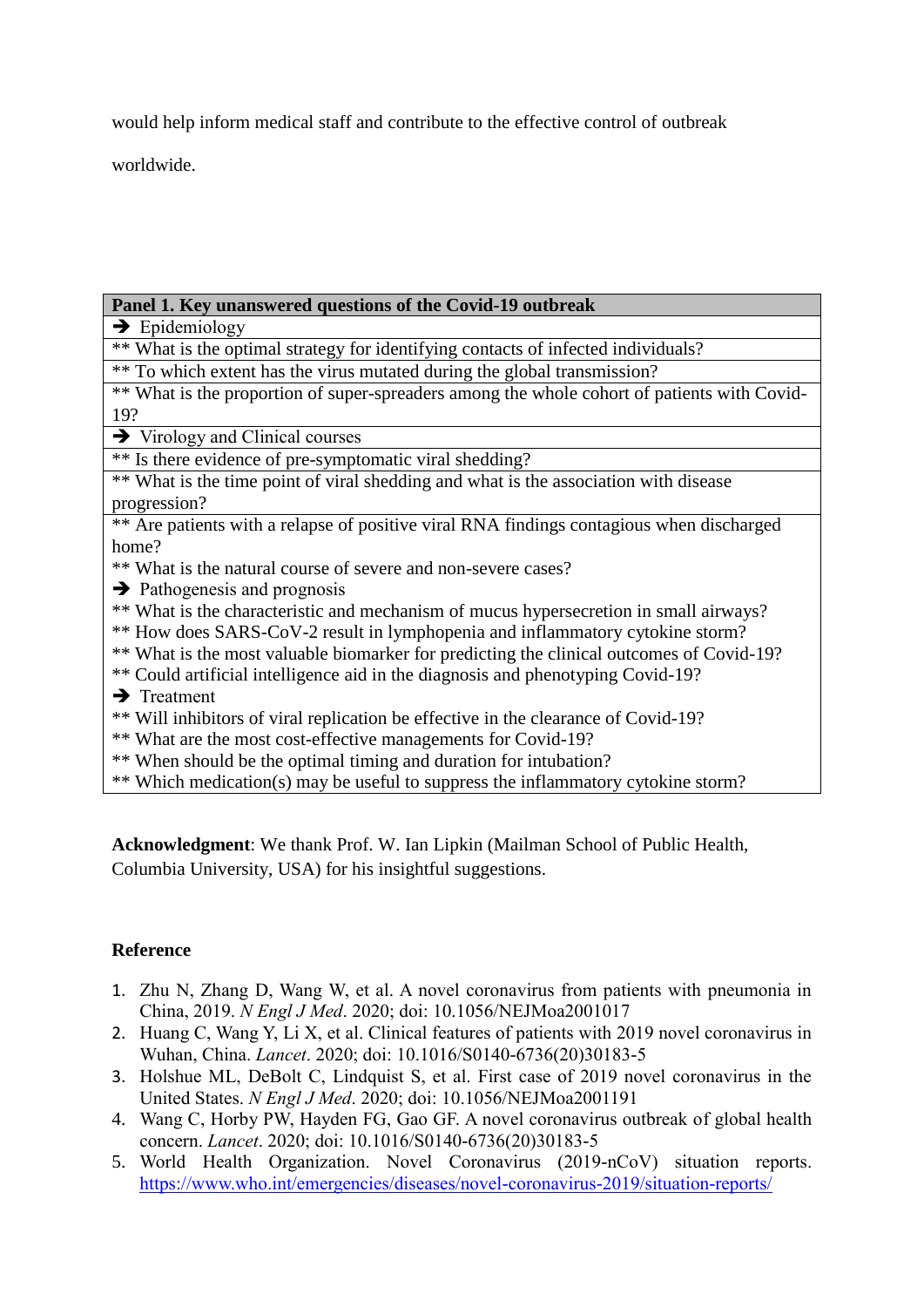(Assessed on March  $11^{th}$ , 2020)

- 6. Chan JF, Yuan S, Kok KH, et al. A familial cluster of pneumonia associated with the 2019 novel coronavirus indicating person-to-person transmission: a study of a family cluster. *Lancet*. 2020; doi: 10.1016/S0140-6736(20)30154-9
- 7. Li Q, Guan X, Wu P, et al. Early transmission dynamics in Wuhan, China, of novel coronavirus-infected pneumonia. *N Engl J Med*. 2020; doi: 10.1056/NEJMoa2001316
- 8. Xinhua News. 2 passengers from virus-hit Diamond Princess cruise ship die in Japan. [http://www.xinhuanet.com/english/asiapacific/2020-02/20/c\\_138802347.htm](http://www.xinhuanet.com/english/asiapacific/2020-02/20/c_138802347.htm) (accessed on March  $11^{th}$ , 2020)
- 9. Rothe C, Schunk M, Sothmann P, et al. Transmission of 2019-nCoV infection from an asymptomatic contact in Germany. *N Engl J Med*. 2020; doi: 10.1056/NEJMc2001468
- 10. Xie C, Jiang L, Huang G, et al. [Comparison of different samples for 2019 novel](https://www.ncbi.nlm.nih.gov/pubmed/32114193) coronavirus [detection by nucleic acid amplification tests.](https://www.ncbi.nlm.nih.gov/pubmed/32114193) *Int J Infect Dis*. 2020 Feb 27. pii: S1201-9712(20)30108-9
- 11. To KK, Tsang OT, Chik-Yan Yip C, et al. [Consistent detection of 2019 novel](https://www.ncbi.nlm.nih.gov/pubmed/32047895) coronavirus in [saliva.](https://www.ncbi.nlm.nih.gov/pubmed/32047895) *Clin Infect Dis*. 2020 Feb 12. pii: ciaa149
- 12. Guan WJ, Ni ZY, Hu Y, et al. [Clinical Characteristics of Coronavirus Disease 2019 in](https://www.ncbi.nlm.nih.gov/pubmed/32109013)  [China.](https://www.ncbi.nlm.nih.gov/pubmed/32109013) *N Engl J Med*. 2020 Feb 28. doi: 10.1056/NEJMoa2002032
- 13. Xinhua Net. Successful isolation of SARS-CoV-2 from stool specimens by the research team of Prof. Nan-shan Zhong and Lan-juan Li. [http://m.xinhuanet.com/gd/2020-](http://m.xinhuanet.com/gd/2020-02/13/c_1125570540.htm)  $02/13/c$  1125570540.htm (Article in Chinese, accessed on March  $11<sup>th</sup>$ , 2020)
- 14. CapitalBio Technology. Solution for the detection of pathogens of infectious diseases. <http://www.capitalbiotech.com/Territory.html?id=158> (article in Chinese, accessed on March  $11^{th}$ , 2020)
- 15. State Key Laboratory of Respiratory Disease. The State Key Laboratory has jointly developed an assay kit for the rapid detection of novel coronavirus IgM. <http://www.sklrd.cn/show.php?id=1376> (article in Chinese, accessed on March  $11^{th}$ , 2020)
- 16. Wu F, Zhao S, Yu B, et al. A new coronavirus [associated with human respiratory disease](https://www.ncbi.nlm.nih.gov/pubmed/32015508)  in [China.](https://www.ncbi.nlm.nih.gov/pubmed/32015508) *Nature*. 2020 Feb 3. doi: 10.1038/s41586-020-2008-3
- 17. Zhou P, Yang XL, Wang XG, et al. [A pneumonia outbreak associated with a new](https://www.ncbi.nlm.nih.gov/pubmed/32015507) coronavirus [of probable bat origin.](https://www.ncbi.nlm.nih.gov/pubmed/32015507) *Nature*. 2020 Feb 3. doi: 10.1038/s41586-020-2012-7
- 18. Chen N, Zhou M, Dong X, et al. [Epidemiological and clinical characteristics of 99 cases](https://www.ncbi.nlm.nih.gov/pubmed/32007143)  of 2019 novel coronavirus pneumonia in Wuhan, [China: a descriptive study.](https://www.ncbi.nlm.nih.gov/pubmed/32007143) *Lancet*. 2020;395:507-513
- 19. Chang, Lin M, Wei L, et al. [Epidemiologic and Clinical Characteristics of Novel](https://www.ncbi.nlm.nih.gov/pubmed/32031568) Coronavirus [Infections Involving 13 Patients Outside Wuhan,](https://www.ncbi.nlm.nih.gov/pubmed/32031568) China. *JAMA*. 2020 Feb 7. doi: 10.1001/jama.2020.1623
- 20. Wang D, Hu B, Hu C, et al. [Clinical Characteristics of 138 Hospitalized Patients With](https://www.ncbi.nlm.nih.gov/pubmed/32031570)  2019 Novel [Coronavirus-Infected Pneumonia in Wuhan,](https://www.ncbi.nlm.nih.gov/pubmed/32031570) China. *JAMA*. 2020 Feb 7. doi: 10.1001/jama.2020.1585
- 21. Wu JT, Leung K, Leung GM. [Nowcasting and forecasting the potential domestic and](https://www.ncbi.nlm.nih.gov/pubmed/32014114)  [international spread of the 2019-nCoV outbreak originating in Wuhan,](https://www.ncbi.nlm.nih.gov/pubmed/32014114) China: a [modelling study.](https://www.ncbi.nlm.nih.gov/pubmed/32014114) *Lancet*. 2020;395:689-697
- 22. Yang X, Yu Y, Xu J, et al. [Clinical course and outcomes of critically ill patients with](https://www.ncbi.nlm.nih.gov/pubmed/32105632)  SARS-CoV-2 pneumonia in Wuhan, [China: a single-centered, retrospective,](https://www.ncbi.nlm.nih.gov/pubmed/32105632)  [observational study.](https://www.ncbi.nlm.nih.gov/pubmed/32105632) *Lancet Respir Med*. 2020 Feb 24. pii: S2213-2600(20)30079-5
- 23. Xu XW, Wu XX, Jiang XG, et al. [Clinical findings in a group of patients infected with the](https://www.ncbi.nlm.nih.gov/pubmed/32075786)  2019 novel coronavirus (SARS-Cov-2) outside of [Wuhan, China: retrospective case](https://www.ncbi.nlm.nih.gov/pubmed/32075786)  [series.](https://www.ncbi.nlm.nih.gov/pubmed/32075786) *BMJ*. 2020 Feb 19;368:m606
- 24. Zhang S, Li H, Huang S, et al. High-resolution CT features of 17 cases of Corona Virus